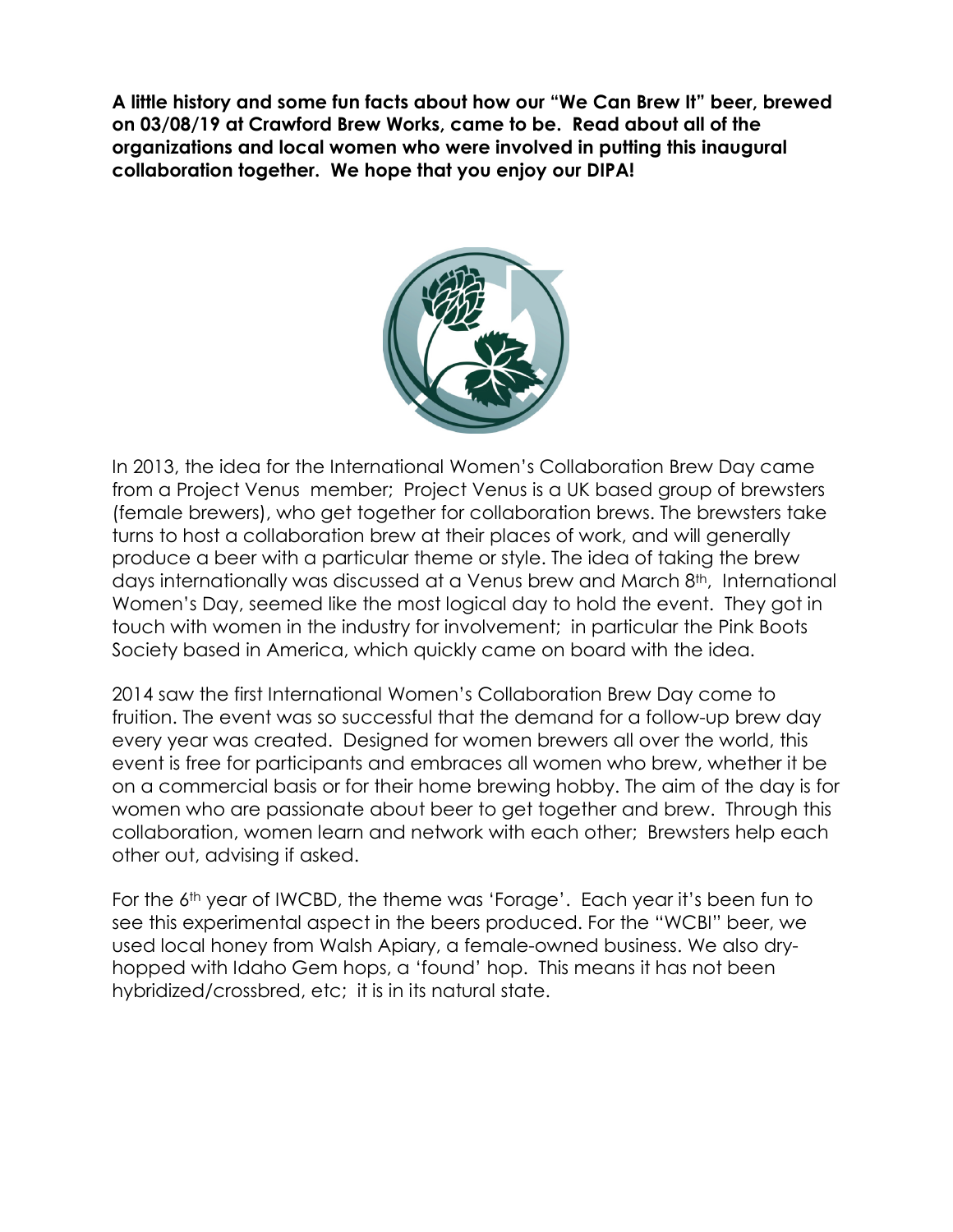

Now, what is the Pink Boots Society? The Pink Boots Society was created to assist, inspire and encourage women beer industry professionals; and to advance their careers through education. Pink Booters teach each other what they know through their own seminar programs, and help women by raising money for educational scholarships. They are 501(c) 3 non-profit organization that relies on the continuous support of donations from industry partners, members and community supporters.

They are the female movers and shakers in the beer industry. They get the beer brewed and fermented with the highest possible quality. They also own breweries, package the beer, design beers, serve beers, write about beer, and cover just about any aspect of beer, and they are all women.



So, Pink Boots Collaboration Brew Day was born from members' desire to take part in International Women's Day (IWD) March 8th by raising the profile of women's roles in the beer industry. Chapters and members of Pink Boots Society get together along with supporting breweries and individuals, put on their pink boots and brew their chosen beer style. Pink Boots Society splits proceeds from sales of this collaboration brew with participating chapters. The revenue is applied to educational scholarships and programming for its members.

In 2018 PBS forged a partnership with Yakima Chief Hops (YCH) to make an exclusive Pink Boots Collaboration Brew Day hops blend available. Each year the members create a new blend during the hops rub at the annual fall GABF meeting. YCH scales it up so it's available for purchase; they also donate \$3 from every pound sold to Pink Boots Society for education and programming.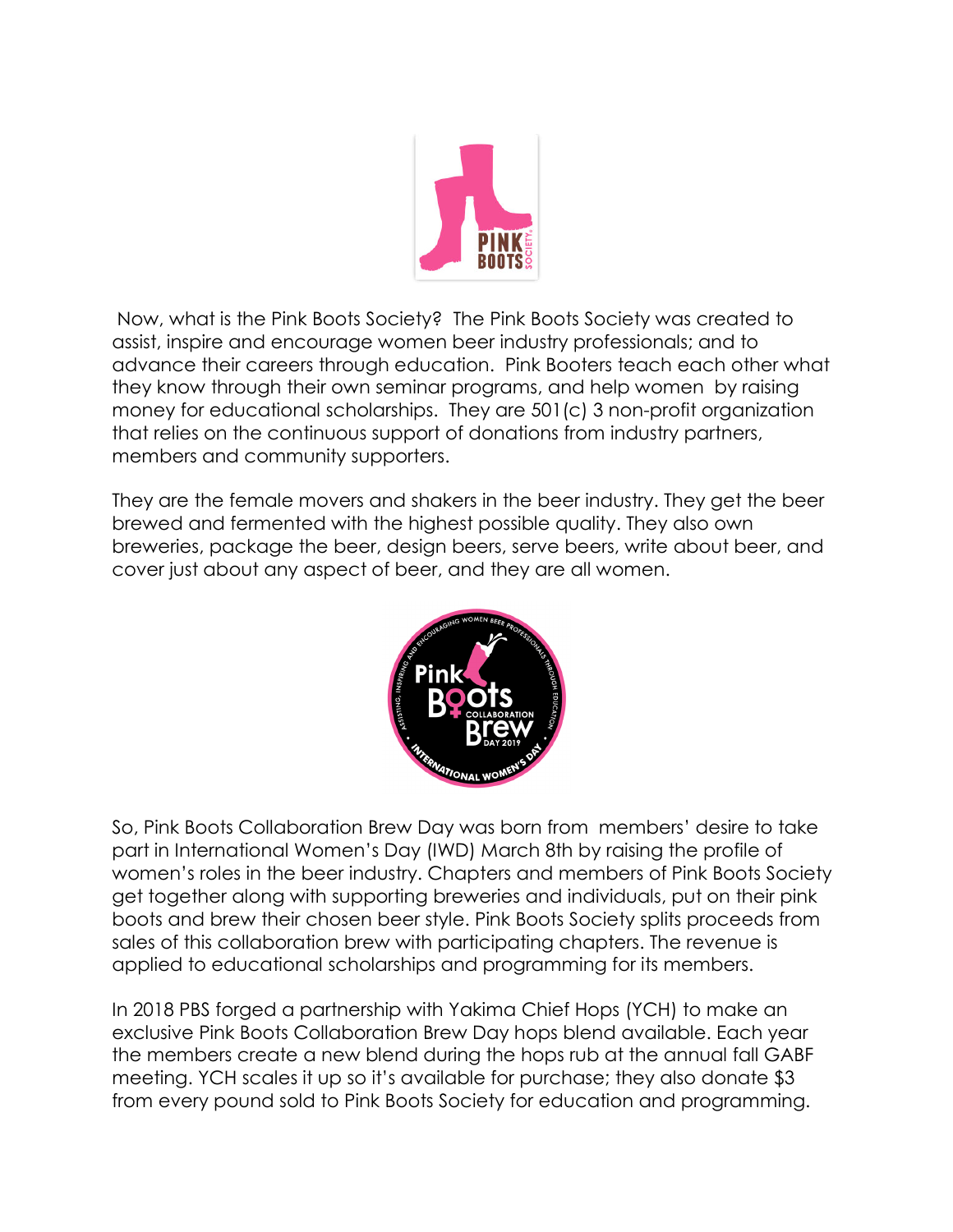Each year, Yakima Chief Hops staff and Pink Boots Society members gather around a table filled with a wide variety of hop samples during the Great American Beer Festival in Denver. The team carefully rubs, smells and experiences each hop sample, and decides on the recipe for the blend to be released the following year. The Pink Boots Blend is then released to registered brewers prior to International Women's Day on March 8<sup>th</sup>, and brewers are encouraged to create their own celebratory brews. Sales proceeds from the 2018 Pink Boots Blend contributed approximately \$40,000 for the Pink Boots Society scholarship fund.

The 2019 Pink Boots Blend consists of a well-rounded mix of Pacific Northwestern hop varieties, including Loral®, Mosaic®, Simcoe®, Sabro™ and Glacier. The combination creates a high aroma hop blend that contributes citrus, earthy and fruity aroma and flavor characteristics to beers.



The Powder Keggers is a group for women, by women. We brew our own beers, make our own wines, meads, and/or ciders. We are a community of women whose mission is to help other women discover this rewarding hobby, and to share our knowledge and suppport. The Powder Kegger's welcomes women of all abilities. We are a Brigade of Female Fermenters!

Part of the proceeds from sales of "We Can Brew It', a Double IPA, at the CBW taproom will be donated to a local charity, Dress For Success. DFS serves underemployed and unemployed women in the Quad Cities area of Eastern Iowa and Western Illinois by providing a network of support, professional attire and development tools to help them thrive in work and life. Volunteer-powered, their mission is made possible through a dedicated tribe of volunteers who sort & inventory donated clothing & accessories, provide image and career coaching, assist with resumes, conduct mock interviews, and help facilitate or deliver training and networking programs.

Funds will also be donated to the Pink Boots Society; split between the National chapter and the Iowa chapter.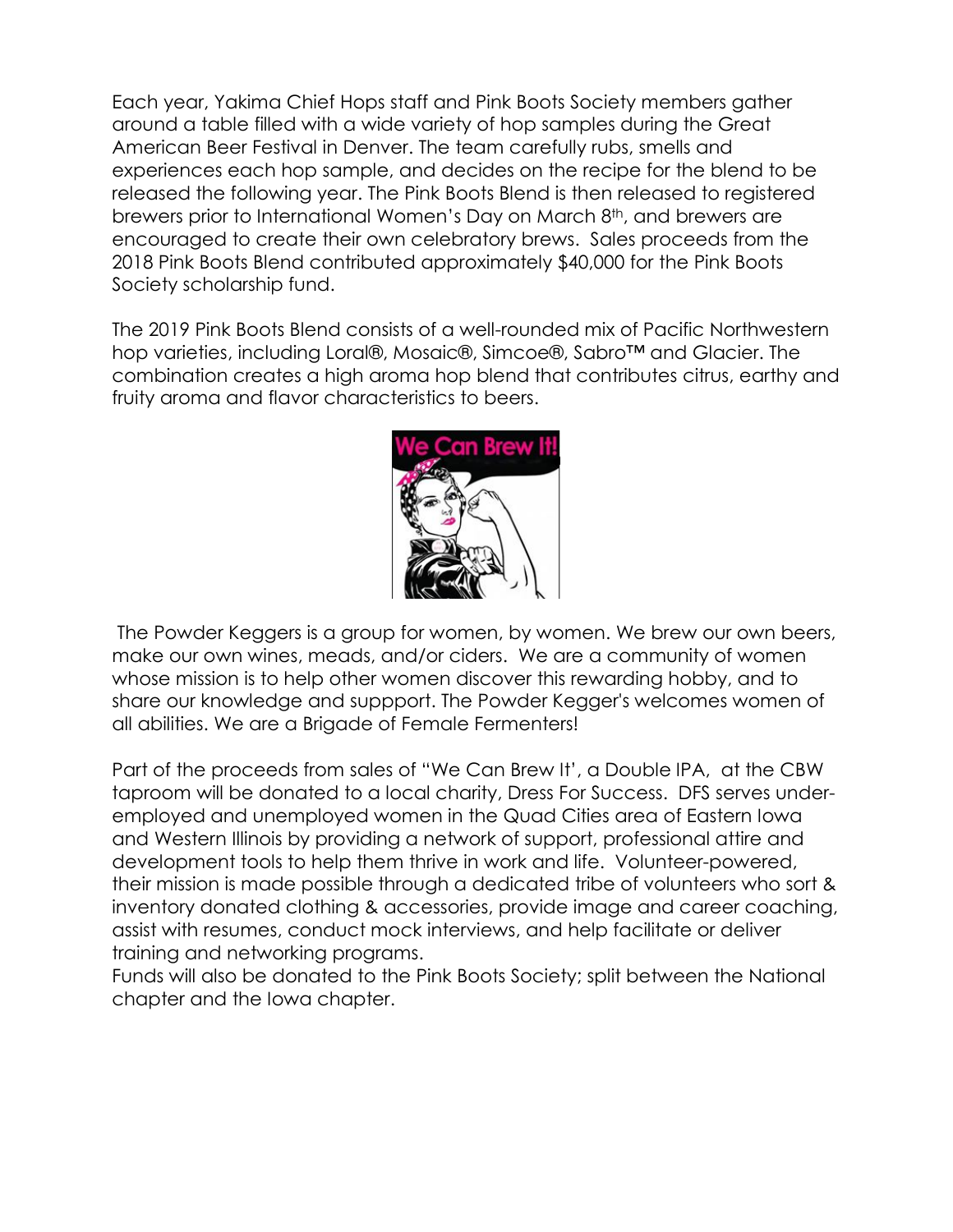Meet the women of the Quad-Cities area breweries who were able to take part in our brew day:



Karen (Nord) Schaar-assistant brewer at Crawford Brew Works, Bettendorf. I have been involved with homebrewing and making my own wines, meads, & ciders for over 17 years; some of these actually won awards!! I am a Certified Beer & Mead judge through the BJCP program; and I am currently studying for both the BJCP Cider judge exam, and the Certified Cider Professional exam through the USA CiderMakers. I have passed the 1st level of the Beer Cicerone certification, and am in the process of completing the Society of Wine Educators Beverage Specialist coursework.

I am involved with the River's Edge Fermentation Society's homebrew club, and am the point person for the Powder Keggers. The PK's is a group dedicated to teaching other women how to make their own beers, wines, meads, & ciders.

## **\*note--Deb & Kat have done the International Women's Brew Day Collaboration with me as a homebrewer-in my garage!**



**Deborah Davis, aka, QCAlegirl**,-- I currently work at **Radicle Effect Brewerks** in Rock Island, Illinois. I've been there almost 5 years as a bartender and as their marketing and promotions coordinator. I got my start in craft beer while working at RIBCO then took a part-time gig at Bent River Brewery where I learned about brewing and the production side of craft beer, eventually moving through the ranks from bartender to bar manager to Distribution Manager over the course of 5 years. Though not a brewer myself, I frequent the home brew club meetings and work as a liaison between the clubs and the commercial breweries to coordinate events and foster community connection. I document what she learns along the way on my blog at [www.qcalegirl.com](http://www.qcalegirl.com/) and for [www.visitquadcities.com.](http://www.visitquadcities.com/)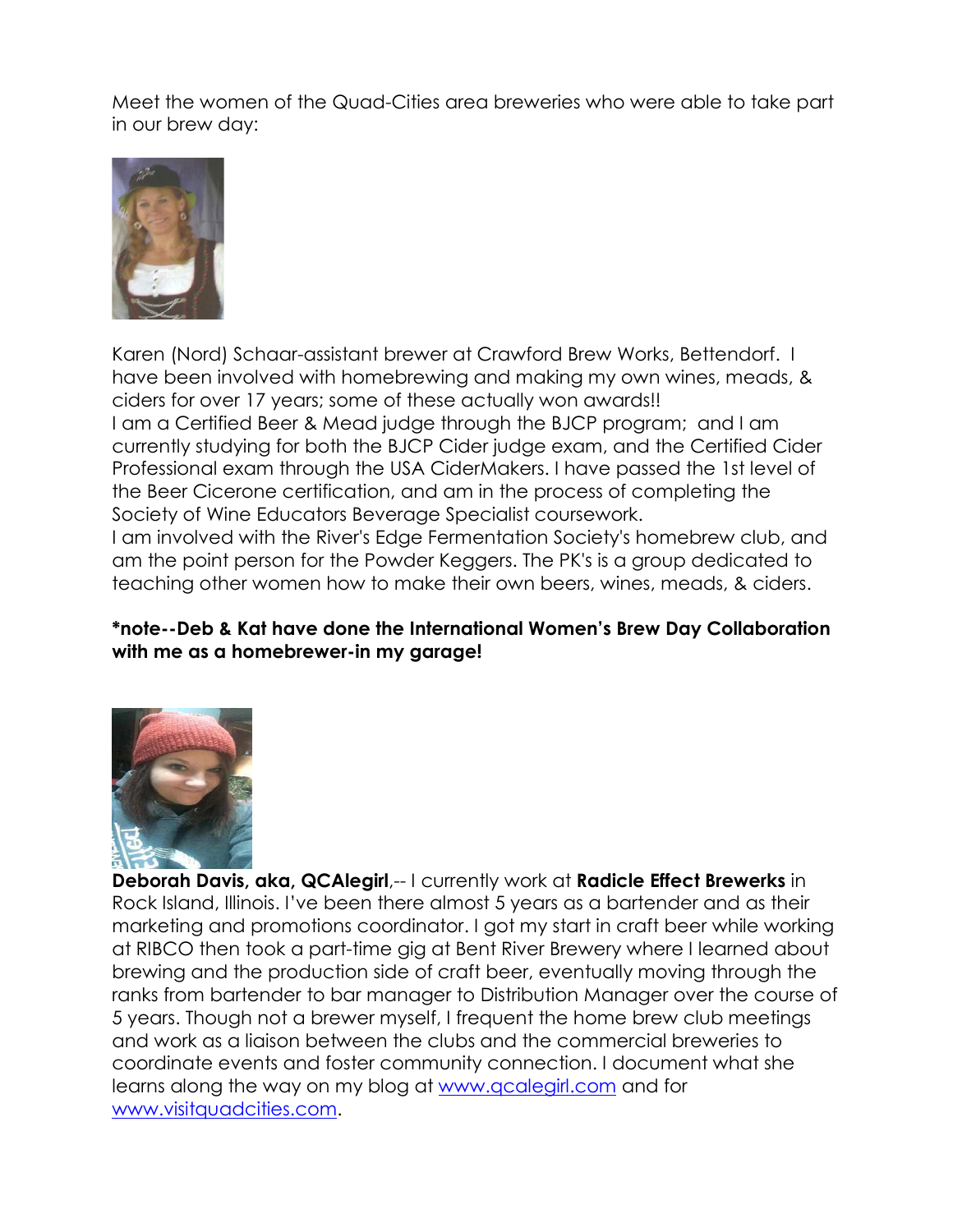

**Kathryn Langford--I** became part of the craft beer industry October of 2010. I started working as a bartender at Great River Brewery. After about 10 months as a bartender I was asked if I wanted to learn to brew beer. Of course I took the chance and loved every minute of it. I started by mostly doing cellar work at first while my training took place .This gave me the chance to learn the ins and out of the brewery business. Washing kegs, canning, kegging, packaging orders and cleaning fermenters were my everyday duties. I worked there as a brewer for just over 3 years. I left the brewery and am now employed at **Mississippi River Distilling Company** in Leclaire, IA. I have worked as one of their distillers for about 2.5 years now.



**Robin Cole**-- I will be representing **Bent River Brewing Co**. I assist Bent River with pouring events and I occasionally assist brewer Glenn Cole (my husband) on their small batch system. I have been home brewing and participating in home brewing events and competitions for 3 years and have medaled as both a brewer and co-brewer in multiple states, most recently the all women's brewing competition SheBrew in Oregon. My brewing style is adventurous and focuses on using fresh fruit and spice additions and my most winning brew is a lime & basil hoppy wheat beer. I also have my Certified Beer Server certification through the Cicerone program, and am working toward becoming a certified Cicerone.



**Mary Luna Lingafelter** I am the Program Coordinator at WQAD, and Coordinating Producer of Brewed TV-- the person who keeps the BREWED TV machine rolling, and the crew in line.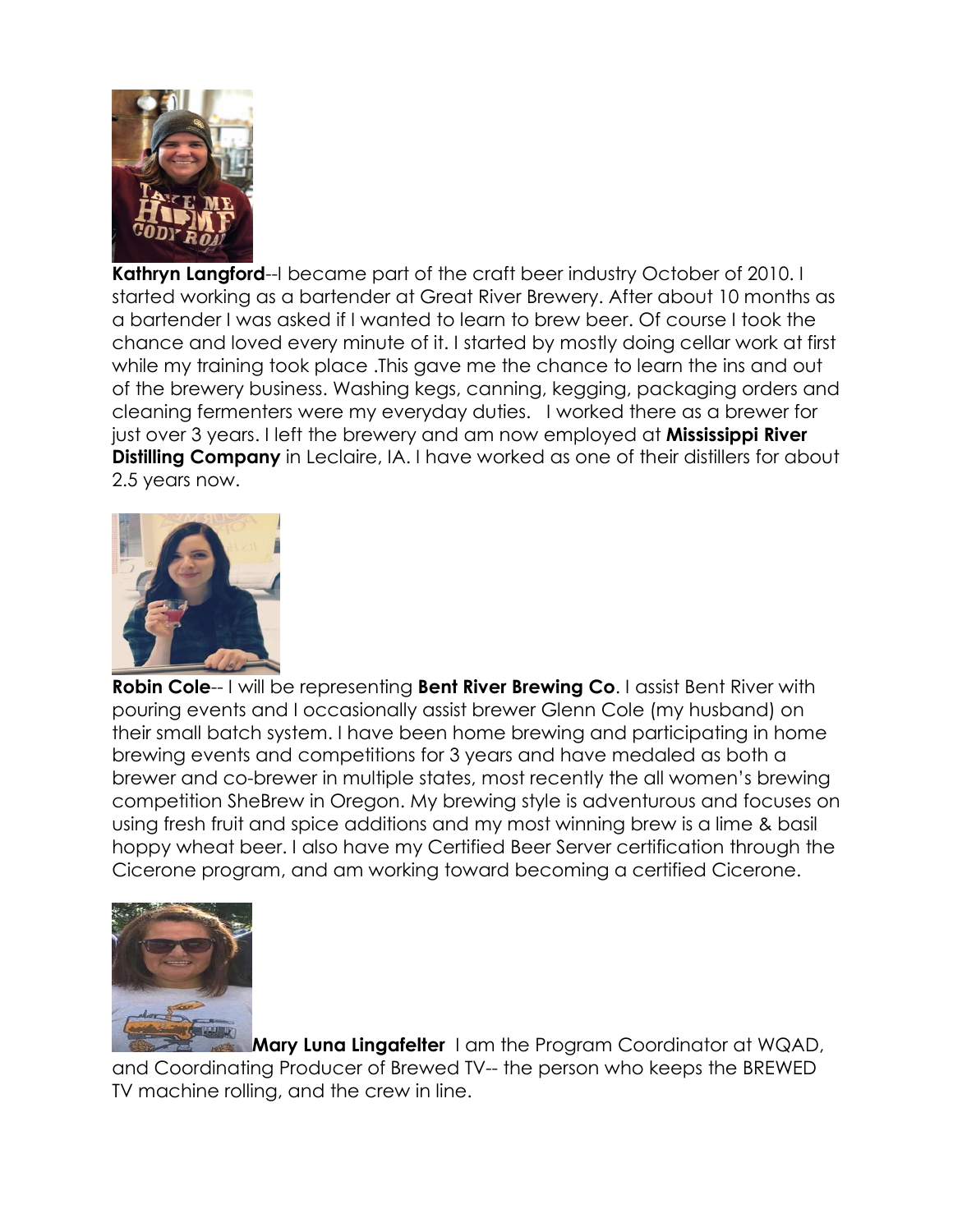

**Maureen Carter**—I have served as **Great River Brewery's** Brand Manager since 2015. Bringing visibility to the brand, I coordinate with accounts and distributors while also directing marketing and assisting event production, samplings, and tapping parties.



**Dawn Lehnert**—I am the co-owner of **Great River Brewery**; began my career in the industry by co-founding Old Capitol Brew Works in 2004 with my husband Scott and our partner, Paul Krutzfeldt. The team later opened Great River Brewery in 2009 in downtown Davenport. I have been involved in every facet of the brewing industry and serve as an operations expert at GRB where I continue to evolve the company.



**Susan Walsh**—I have been a homebrewer for over 20 years, and am a founder of THIRSTY-an Iowa City area homebrew club. I am also a National BJCP beer judge. I own and operate Walsh Apiary; doing my best to help these native pollinators survive and thrive.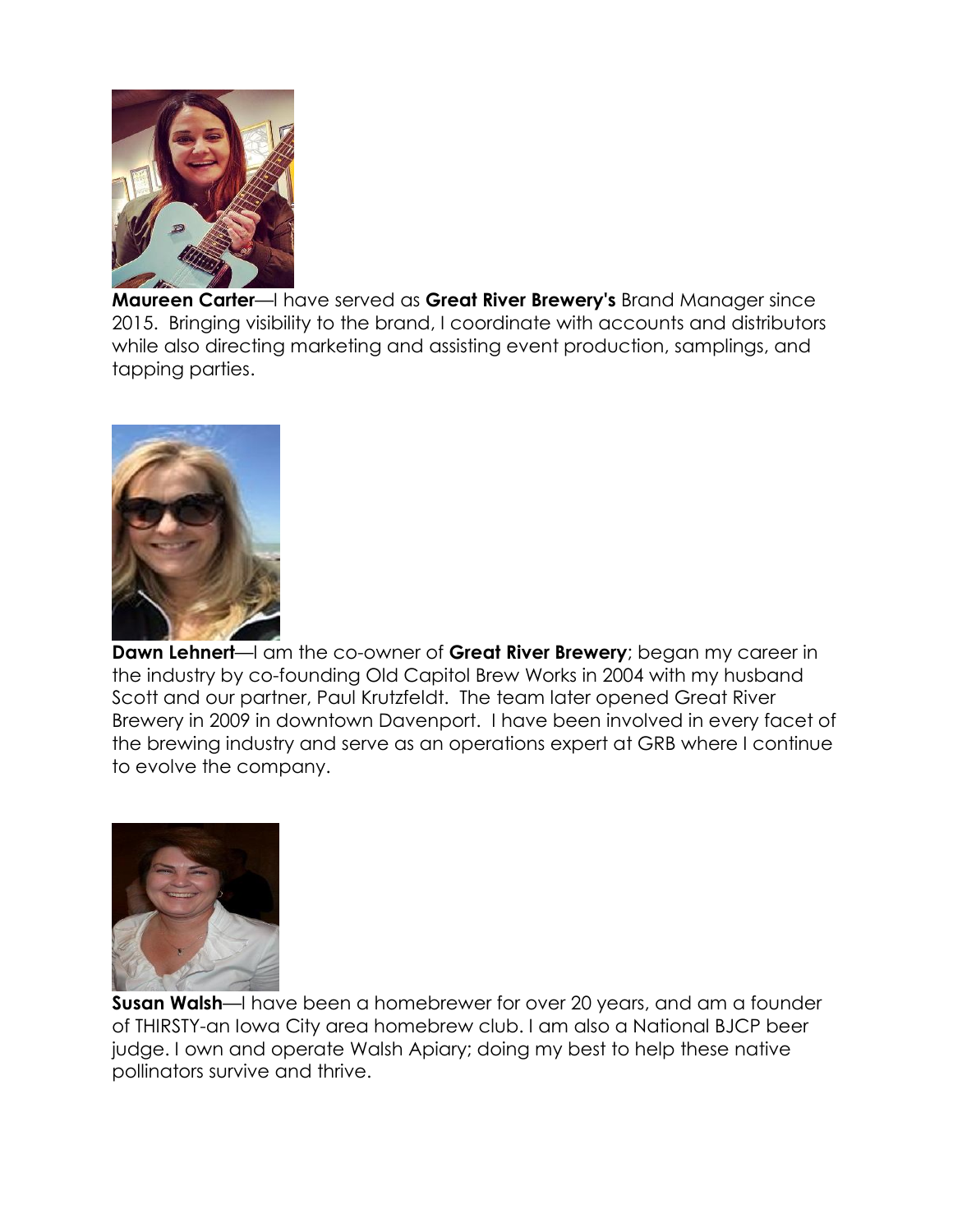

**Amber J Gallagher**--I've been at **Green Tree Brewery** for two years. I've been assisting brewing for a little over a year now. My uncle, Richard Day, is the brew master at Green Tree Brewery and has shown me everything I know. I feel very passionate about brewing. It's all about time and temperature he always says. I help with the entire process of a brew. Grinding the grain to measuring out the hops and transferring to the fermenters. Over the last year I've learned all the different brew recipes and I'm always excited to learn new ones. It is definitely something I will continue to pursue in my life and try to master myself.



## **Zoee Neyland--** I manage the **Front Street Taproom at the Freight House**

downtown. I've been in hospitality for five years but newer to the craft beer scene (although no novice to consuming it). My job at the taproom consists of basically making sure everything else is taken care of so our brewers, especially the owner Nate, can focus on brewing! I'm learning more each day and excited to be a part of this opportunity to empower and unite females in the industry.

**#Rachel Hart**-- I am currently the Operations Manager for **5ive Cities Brewing,** Central Standard Craft Beer & Burgers, & Crust Stone Oven Pizza. I've been in the restaurant business for about 25 years both in the kitchen and front of house. I have a Bachelor of Science in Nursing as well as a degree in Culinary Arts and Restaurant Management. I don't have any brewing experience but have been a craft beer lover and supporter for about eight years.